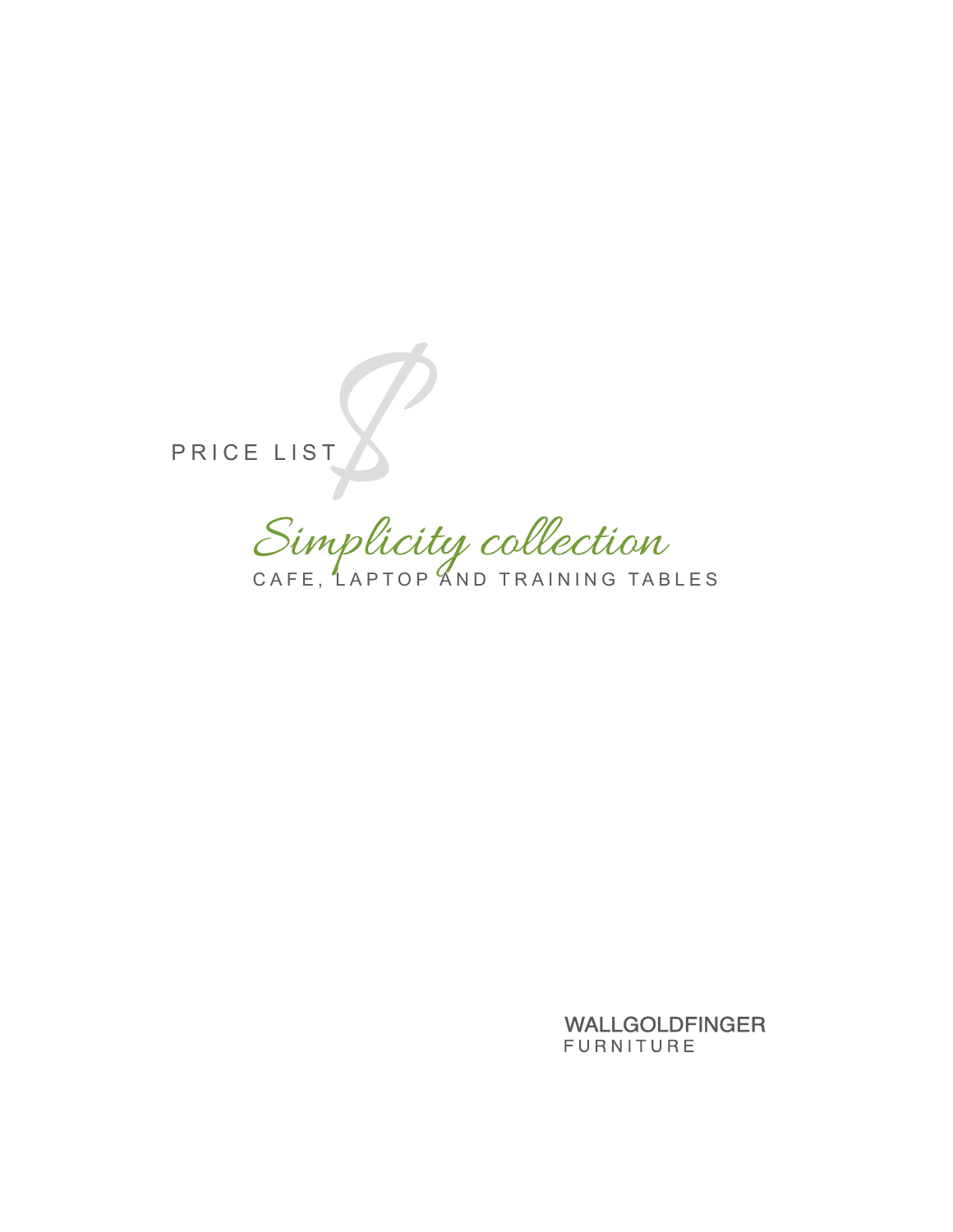Café tables



| Top                 | Edge               | <b>Base</b>       | Net price* |
|---------------------|--------------------|-------------------|------------|
| standard laminate   | square             | black powder coat | \$1,090    |
| standard laminate   | reverse knife      | black powder coat | \$1,105    |
| standard laminate   | black powder coat  | black powder coat | \$2,325    |
| standard laminate   | square             | chrome plated     | \$1,175    |
| standard laminate   | reverse knife      | chrome plated     | \$1,195    |
| standard laminate   | polished stainless | chrome plated     | \$3,230    |
| birch core phenolic | square             | black powder coat | \$1,230    |
| birch core phenolic | square             | chrome plated     | \$1,340    |
| veneer              | square             | black powder coat | \$1,535    |
| veneer              | reverse knife      | black powder coat | \$1,590    |
| veneer              | black powder coat  | black powder coat | \$2,770    |
| veneer              | square             | chrome plated     | \$1,620    |
| veneer              | reverse knife      | chrome plated     | \$1,675    |
| veneer              | polished stainless | chrome plated     | \$3,675    |
| cast acrylic        | square             | black powder coat | \$1,615    |
| cast acrylic        | reverse knife      | black powder coat | \$1,635    |
| cast acrylic        | black powder coat  | black powder coat | \$2,850    |
| cast acrylic        | square             | chrome plated     | \$1,700    |
| cast acrylic        | reverse knife      | chrome plated     | \$1,720    |
| cast acrylic        | polished stainless | chrome plated     | \$3,755    |



| Top                 | Edge               | Base              | Net price* |
|---------------------|--------------------|-------------------|------------|
| standard laminate   | square             | black powder coat | \$1,190    |
| standard laminate   | reverse knife      | black powder coat | \$1,205    |
| standard laminate   | black powder coat  | black powder coat | \$2,605    |
| standard laminate   | square             | chrome plated     | \$1,305    |
| standard laminate   | reverse knife      | chrome plated     | \$1,320    |
| standard laminate   | polished stainless | chrome plated     | \$3,700    |
| birch core phenolic | square             | black powder coat | \$1,455    |
| birch core phenolic | square             | chrome plated     | \$1,570    |
| veneer              | square             | black powder coat | \$1,750    |
| veneer              | reverse knife      | black powder coat | \$1,805    |
| veneer              | black powder coat  | black powder coat | \$3,165    |
| veneer              | square             | chrome plated     | \$1,865    |
| veneer              | reverse knife      | chrome plated     | \$1,920    |
| veneer              | polished stainless | chrome plated     | \$4,260    |
| cast acrylic        | square             | black powder coat | \$1,880    |
| cast acrylic        | reverse knife      | black powder coat | \$1,900    |
| cast acrylic        | black powder coat  | black powder coat | \$3,295    |
| cast acrylic        | square             | chrome plated     | \$1,995    |
| cast acrylic        | reverse knife      | chrome plated     | \$2,015    |
| cast acrylic        | polished stainless | chrome plated     | \$4,390    |

\*All prices based on a quantity of 10. Add \$60 for flipping hardware. Specialty soft-touch, through-color plastic laminate is extra.



| Top                 | Edge               | <b>Base</b>       | Net price* |
|---------------------|--------------------|-------------------|------------|
| standard laminate   | square             | black powder coat | \$1,120    |
| standard laminate   | reverse knife      | black powder coat | \$1,140    |
| standard laminate   | black powder coat  | black powder coat | \$2,355    |
| standard laminate   | square             | chrome plated     | \$1,230    |
| standard laminate   | reverse knife      | chrome plated     | \$1,250    |
| standard laminate   | polished stainless | chrome plated     | \$3,285    |
| birch core phenolic | square             | black powder coat | \$1,260    |
| birch core phenolic | square             | chrome plated     | \$1,370    |
| veneer              | square             | black powder coat | \$1,565    |
| veneer              | reverse knife      | black powder coat | \$1,620    |
| veneer              | black powder coat  | black powder coat | \$2,805    |
| veneer              | square             | chrome plated     | \$1,675    |
| veneer              | reverse knife      | chrome plated     | \$1,735    |
| veneer              | polished stainless | chrome plated     | \$3,730    |
| cast acrylic        | square             | black powder coat | \$1,645    |
| cast acrylic        | reverse knife      | black powder coat | \$1,665    |
| cast acrylic        | black powder coat  | black powder coat | \$2,885    |
| cast acrylic        | square             | chrome plated     | \$1,755    |
| cast acrylic        | reverse knife      | chrome plated     | \$1,775    |
| cast acrylic        | polished stainless | chrome plated     | \$3,810    |

### 36" SQUARE 36" ROUND

| Top                 | Edge               | Base              | Net price* |
|---------------------|--------------------|-------------------|------------|
| standard laminate   | square             | black powder coat | \$1,200    |
| standard laminate   | reverse knife      | black powder coat | \$1,220    |
| standard laminate   | black powder coat  | black powder coat | \$2,615    |
| standard laminate   | square             | chrome plated     | \$1,310    |
| standard laminate   | reverse knife      | chrome plated     | \$1,330    |
| standard laminate   | polished stainless | chrome plated     | \$3,705    |
| birch core phenolic | square             | black powder coat | \$1,465    |
| birch core phenolic | square             | chrome plated     | \$1,575    |
| veneer              | square             | black powder coat | \$1,760    |
| veneer              | reverse knife      | black powder coat | \$1,815    |
| veneer              | black powder coat  | black powder coat | \$3,175    |
| veneer              | square             | chrome plated     | \$1,875    |
| veneer              | reverse knife      | chrome plated     | \$1,930    |
| veneer              | polished stainless | chrome plated     | \$4,270    |
| cast acrylic        | square             | black powder coat | \$1,890    |
| cast acrylic        | reverse knife      | black powder coat | \$1,910    |
| cast acrylic        | black powder coat  | black powder coat | \$3,310    |
| cast acrylic        | square             | chrome plated     | \$2,005    |
| cast acrylic        | reverse knife      | chrome plated     | \$2,025    |
| cast acrylic        | polished stainless | chrome plated     | \$4,400    |

*— café tables continued on next page*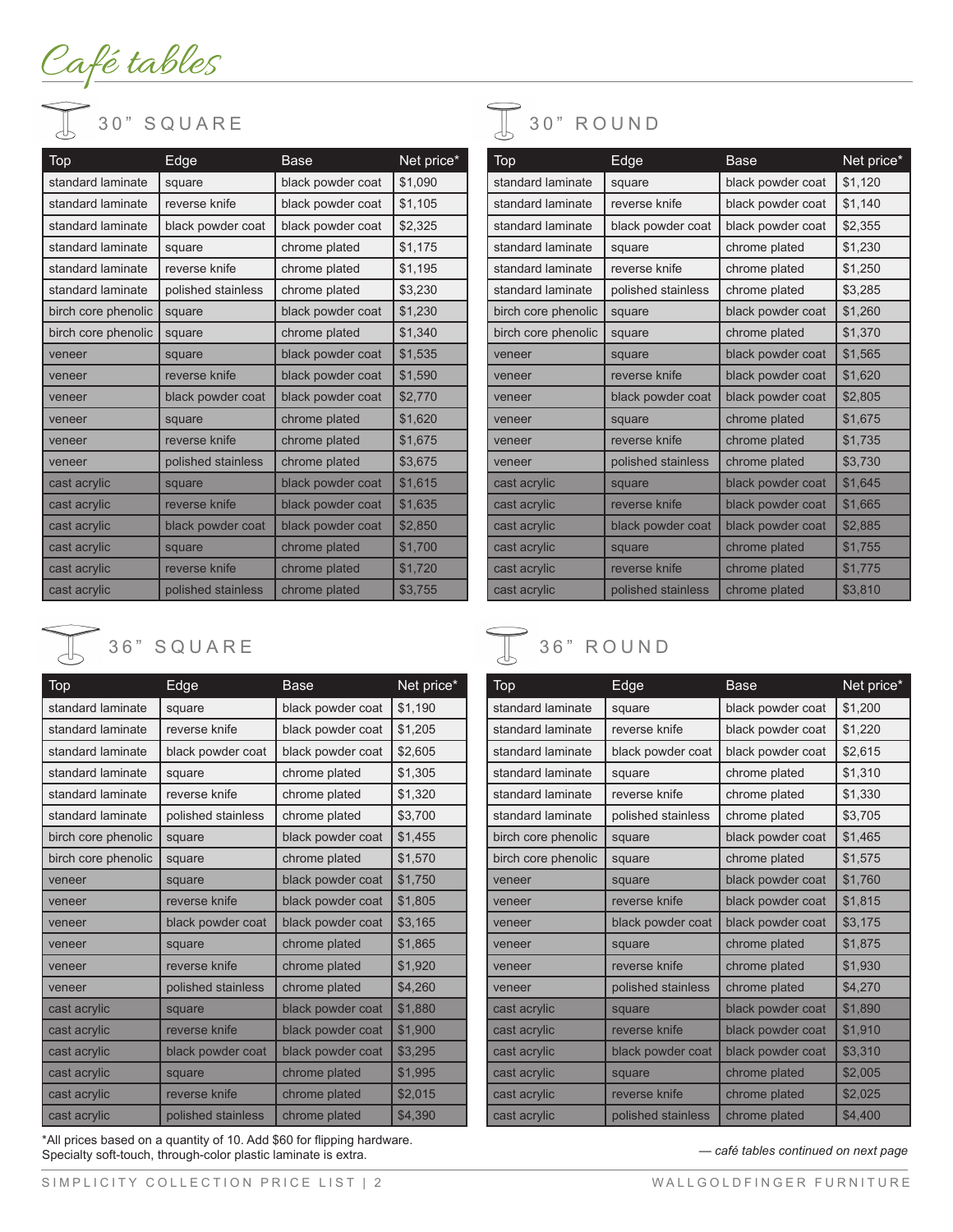

| Top                 | Edge               | <b>Base</b>       | Net price* |
|---------------------|--------------------|-------------------|------------|
| standard laminate   | square             | black powder coat | \$1,275    |
| standard laminate   | reverse knife      | black powder coat | \$1,295    |
| standard laminate   | black powder coat  | black powder coat | \$2,870    |
| standard laminate   | square             | chrome plated     | \$1,390    |
| standard laminate   | reverse knife      | chrome plated     | \$1,410    |
| standard laminate   | polished stainless | chrome plated     | \$4,130    |
| birch core phenolic | square             | black powder coat | \$1,505    |
| birch core phenolic | square             | chrome plated     | \$1,620    |
| veneer              | square             | black powder coat | \$1,965    |
| veneer              | reverse knife      | black powder coat | \$2,020    |
| veneer              | black powder coat  | black powder coat | \$3,555    |
| veneer              | square             | chrome plated     | \$2,080    |
| veneer              | reverse knife      | chrome plated     | \$2,135    |
| veneer              | polished stainless | chrome plated     | \$4,815    |
| cast acrylic        | square             | black powder coat | \$2,090    |
| cast acrylic        | reverse knife      | black powder coat | \$2,110    |
| cast acrylic        | black powder coat  | black powder coat | \$3,685    |
| cast acrylic        | square             | chrome plated     | \$2,205    |
| cast acrylic        | reverse knife      | chrome plated     | \$2,225    |
| cast acrylic        | polished stainless | chrome plated     | \$4,945    |



| Top                 | Edge               | <b>Base</b>       | Net price* |
|---------------------|--------------------|-------------------|------------|
| standard laminate   | square             | black powder coat | \$1,440    |
| standard laminate   | reverse knife      | black powder coat | \$1,460    |
| standard laminate   | black powder coat  | black powder coat | \$3,210    |
| standard laminate   | square             | chrome plated     | \$1,580    |
| standard laminate   | reverse knife      | chrome plated     | \$1,600    |
| standard laminate   | polished stainless | chrome plated     | \$4,660    |
| birch core phenolic | square             | black powder coat | \$2,115    |
| birch core phenolic | square             | chrome plated     | \$2,255    |
| veneer              | square             | black powder coat | \$2,260    |
| veneer              | reverse knife      | black powder coat | \$2,315    |
| veneer              | black powder coat  | black powder coat | \$4,030    |
| veneer              | square             | chrome plated     | \$2,400    |
| veneer              | reverse knife      | chrome plated     | \$2,455    |
| veneer              | polished stainless | chrome plated     | \$5,480    |
| cast acrylic        | square             | black powder coat | \$2,300    |
| cast acrylic        | reverse knife      | black powder coat | \$2,320    |
| cast acrylic        | black powder coat  | black powder coat | \$4,075    |
| cast acrylic        | square             | chrome plated     | \$2,440    |
| cast acrylic        | reverse knife      | chrome plated     | \$2,460    |
| cast acrylic        | polished stainless | chrome plated     | \$5,520    |



| Top                 | Edge               | Base              | Net price* |
|---------------------|--------------------|-------------------|------------|
| standard laminate   | square             | black powder coat | \$1,335    |
| standard laminate   | reverse knife      | black powder coat | \$1,350    |
| standard laminate   | black powder coat  | black powder coat | \$2,925    |
| standard laminate   | square             | chrome plated     | \$1,450    |
| standard laminate   | reverse knife      | chrome plated     | \$1,465    |
| standard laminate   | polished stainless | chrome plated     | \$4,185    |
| birch core phenolic | square             | black powder coat | \$1,560    |
| birch core phenolic | square             | chrome plated     | \$1,675    |
| veneer              | square             | black powder coat | \$2,020    |
| veneer              | reverse knife      | black powder coat | \$2,075    |
| veneer              | black powder coat  | black powder coat | \$3,615    |
| veneer              | square             | chrome plated     | \$2,135    |
| veneer              | reverse knife      | chrome plated     | \$2,190    |
| veneer              | polished stainless | chrome plated     | \$4,875    |
| cast acrylic        | square             | black powder coat | \$2,145    |
| cast acrylic        | reverse knife      | black powder coat | \$2,165    |
| cast acrylic        | black powder coat  | black powder coat | \$3,740    |
| cast acrylic        | square             | chrome plated     | \$2,260    |
| cast acrylic        | reverse knife      | chrome plated     | \$2,280    |
| cast acrylic        | polished stainless | chrome plated     | \$5,000    |

## 48" SQUARE 48" ROUND

| Top                 | Edge               | Base              | Net price* |
|---------------------|--------------------|-------------------|------------|
| standard laminate   | square             | black powder coat | \$1,430    |
| standard laminate   | reverse knife      | black powder coat | \$1,450    |
| standard laminate   | black powder coat  | black powder coat | \$3,200    |
| standard laminate   | square             | chrome plated     | \$1,545    |
| standard laminate   | reverse knife      | chrome plated     | \$1,565    |
| standard laminate   | polished stainless | chrome plated     | \$4,625    |
| birch core phenolic | square             | black powder coat | \$2,105    |
| birch core phenolic | square             | chrome plated     | \$2,220    |
| veneer              | square             | black powder coat | \$2,250    |
| veneer              | reverse knife      | black powder coat | \$2,305    |
| veneer              | black powder coat  | black powder coat | \$4,020    |
| veneer              | square             | chrome plated     | \$2,365    |
| veneer              | reverse knife      | chrome plated     | \$2,420    |
| veneer              | polished stainless | chrome plated     | \$5,445    |
| cast acrylic        | square             | black powder coat | \$2,290    |
| cast acrylic        | reverse knife      | black powder coat | \$2,310    |
| cast acrylic        | black powder coat  | black powder coat | \$4,065    |
| cast acrylic        | square             | chrome plated     | \$2,405    |
| cast acrylic        | reverse knife      | chrome plated     | \$2,425    |
| cast acrylic        | polished stainless | chrome plated     | \$5,485    |

\*All prices based on a quantity of 10. Add \$60 for flipping hardware. Specialty soft-touch, through-color plastic laminate is extra.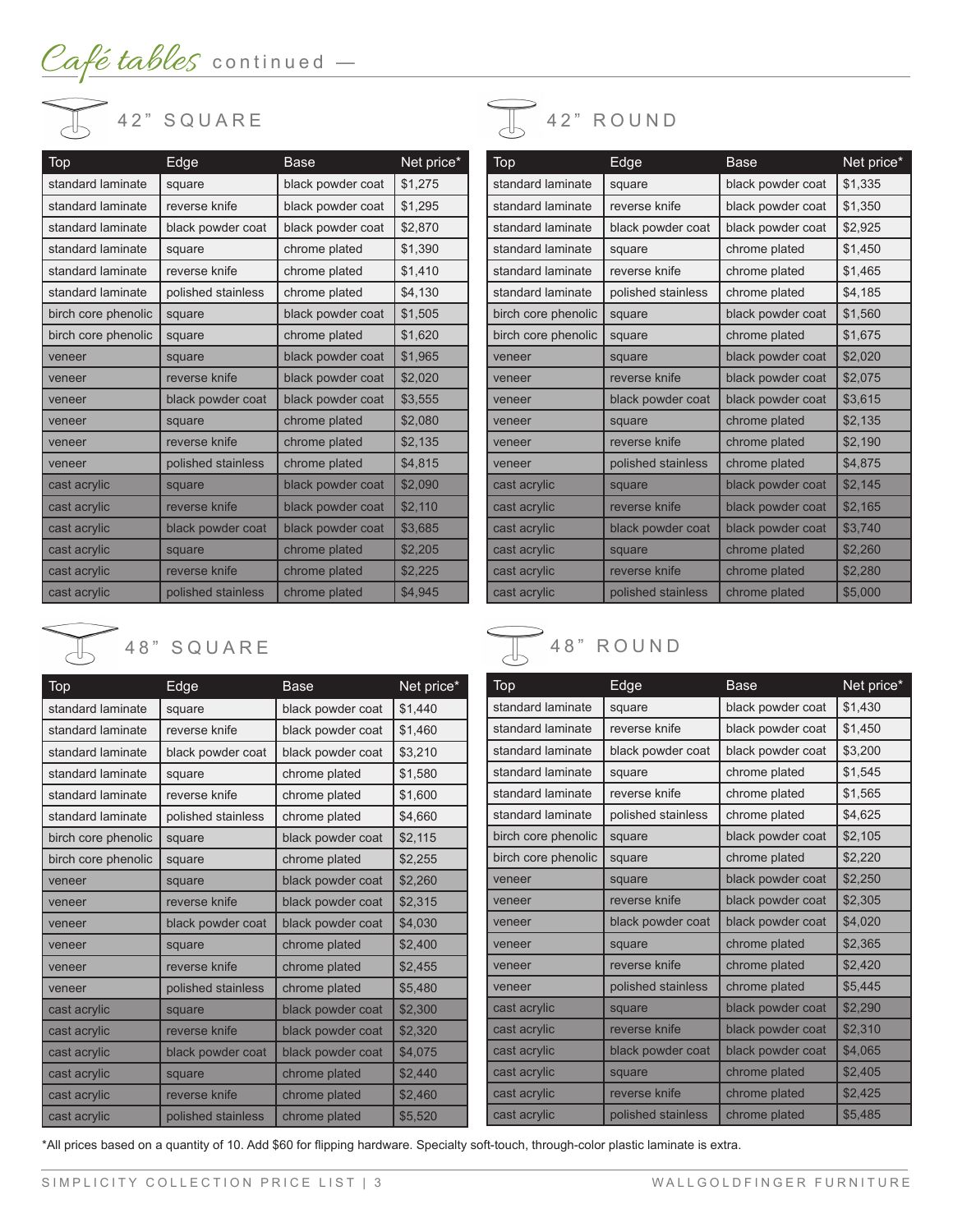<u>Laptop tables</u>

# 20" ROUND

| Top.                | Edge          | Base              | Net price* |
|---------------------|---------------|-------------------|------------|
| standard laminate   | square        | black powder coat | \$880      |
| standard laminate   | reverse knife | black powder coat | \$900      |
| standard laminate   | square        | chrome plated     | \$965      |
| standard laminate   | reverse knife | chrome plated     | \$980      |
| veneer              | square        | black powder coat | \$935      |
| veneer              | reverse knife | black powder coat | \$990      |
| veneer              | square        | chrome plated     | \$1,015    |
| veneer              | reverse knife | chrome plated     | \$1,075    |
| birch core phenolic | square        | black powder coat | \$1,100    |
| birch core phenolic | square        | chrome plated     | \$1,180    |
| cast acrylic        | square        | black powder coat | \$1,235    |
| cast acrylic        | reverse knife | black powder coat | \$1,250    |
| cast acrylic        | square        | chrome plated     | \$1,315    |
| cast acrylic        | reverse knife | chrome plated     | \$1,330    |

\*All prices based on a quantity of 10. Add \$60 for flipping hardware. Specialty soft-touch, through-color plastic laminate is extra.

<u>Training tables</u>

24" x 60" RECTANGULAR

| $\textcolor{blue}{\textbf{Top}}$ | Edge   | C-base            | Net price* |
|----------------------------------|--------|-------------------|------------|
| standard laminate                | square | black powder coat | \$1,205    |
| standard laminate                | square | chrome plated     | \$1,250    |
| veneer                           | square | black powder coat | \$1,400    |
| veneer                           | square | chrome plated     | \$1,450    |
| birch core phenolic              | square | black powder coat | \$2,170    |
| birch core phenolic              | square | chrome plated     | \$2,220    |

$$
\sqrt{4}
$$
 33"x66" **RECTANGULAR**

| Top                 | Edge   | C-base            | Net price* |
|---------------------|--------|-------------------|------------|
| standard laminate   | square | black powder coat | \$1,385    |
| standard laminate   | square | chrome plated     | \$1,430    |
| veneer              | square | black powder coat | \$1,705    |
| veneer              | square | chrome plated     | \$1,755    |
| birch core phenolic | square | black powder coat | \$2,350    |
| birch core phenolic | square | chrome plated     | \$2,400    |

30" x 60" RECTANGULAR

| <b>Top</b>          | Edge   | C-base            | Net price* |
|---------------------|--------|-------------------|------------|
| standard laminate   | square | black powder coat | \$1,305    |
| standard laminate   | square | chrome plated     | \$1,355    |
| veneer              | square | black powder coat | \$1,575    |
| veneer              | square | chrome plated     | \$1,620    |
| birch core phenolic | square | black powder coat | \$2.275    |
| birch core phenolic | square | chrome plated     | \$2,325    |



\*All prices based on a quantity of 10. Add \$975 for a power box with aluminum powder coated hatch lid and UL listed DaisyLink™ wiring. Specialty soft-touch, through-color plastic laminate is extra.

**All prices are per unit prices for furniture only. Shipping, installation, and any applicable sales tax and field visits are all additional expenses. Shipping is calculated per job based on the shipping address, method and site conditions. Packaging costs may also apply. For complete project costs, for pricing for quantities lower than 10, through-color laminate or custom materials, please contact WallGoldfinger Furniture at 802.278.5800 or sales@wallgoldfinger.com.**